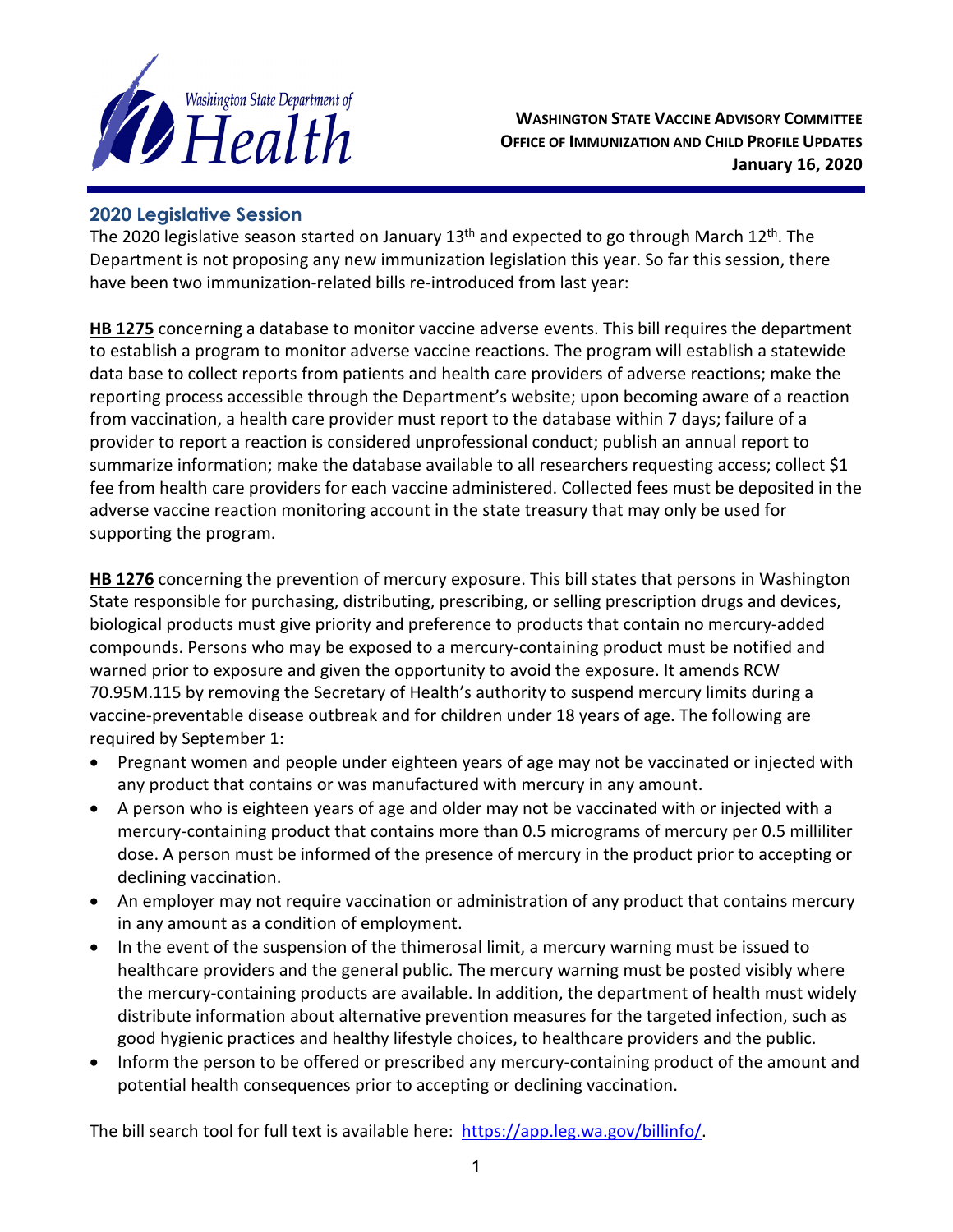## **Auditor's Office report finds gaps in student immunization records**

On Dec. 19, the State Auditor's Office published a performance audit, *"Common Barriers to Compliance with Student Immunization Requirements."* The report is available here: [https://www.sao.wa.gov/performance-audits/featured-performance-audit-report/.](https://www.sao.wa.gov/performance-audits/featured-performance-audit-report/)

The Department of Health appreciates the auditor's attention in making sure kids are healthy, safe, and ready to learn on day one. School compliance with vaccination is important and helps children in Washington remain healthy.

• We understand some schools may have a hard time with compliance. Meeting state immunization requirements does take a great deal of effort for school districts, and while we have no role in enforcing school immunization requirements, we are committed to providing tools and support to make compliance easier. We are also committed to working with our partners to ensure that children in our state are vaccinated against preventable illnesses and ready to learn in school.

If you have any questions about school immunization requirements, please contact Greg Endler at [Greg.Endler@doh.wa.gov.](mailto:Greg.Endler@doh.wa.gov)

## **School and Child Care Immunization Compliance Rulemaking**

In November 2019, the State Board of Health updated the immunizations rules in WAC 246-105, which will become effective 1 August 2020. There are some three major changes to the rules which impact immunization status which are identified below:

- Requires medically verified immunization records for school and child care entry
- Clarifies conditional status in regards to school and child care immunization requirements and implementation
- Changes the tetanus, diphtheria, pertussis (Tdap) immunization requirement to 7th through 12th grades
- As part of the updated rules, the Certificate of Immunization and the Certificate of Exemption have been revised.

More information about the rule change can be found at [https://www.doh.wa.gov/YouandYourFamily/Immunization/SchoolandChildCare/RuleChanges.](https://www.doh.wa.gov/YouandYourFamily/Immunization/SchoolandChildCare/RuleChanges)

# **School Immunization Reporting**

Annual school immunization reporting is underway. Data is expected to be available in May 2020 and will be shared with VAC at a future meeting.

## **Immunize Washington Campaign**

The 2020 campaign has launched and nominations are open until February 17, 2020. The 2020 campaign marks the 6<sup>th</sup> year for the recognition program. This program recognizes clinics who reach immunization rate goals for toddlers and adolescents – we encourage you to review your rates and nominate your clinic! More information can be found at:

[https://www.doh.wa.gov/ForPublicHealthandHealthcareProviders/PublicHealthSystemResourcesand](https://www.doh.wa.gov/ForPublicHealthandHealthcareProviders/PublicHealthSystemResourcesandServices/Immunization/ImmunizeWA) [Services/Immunization/ImmunizeWA.](https://www.doh.wa.gov/ForPublicHealthandHealthcareProviders/PublicHealthSystemResourcesandServices/Immunization/ImmunizeWA)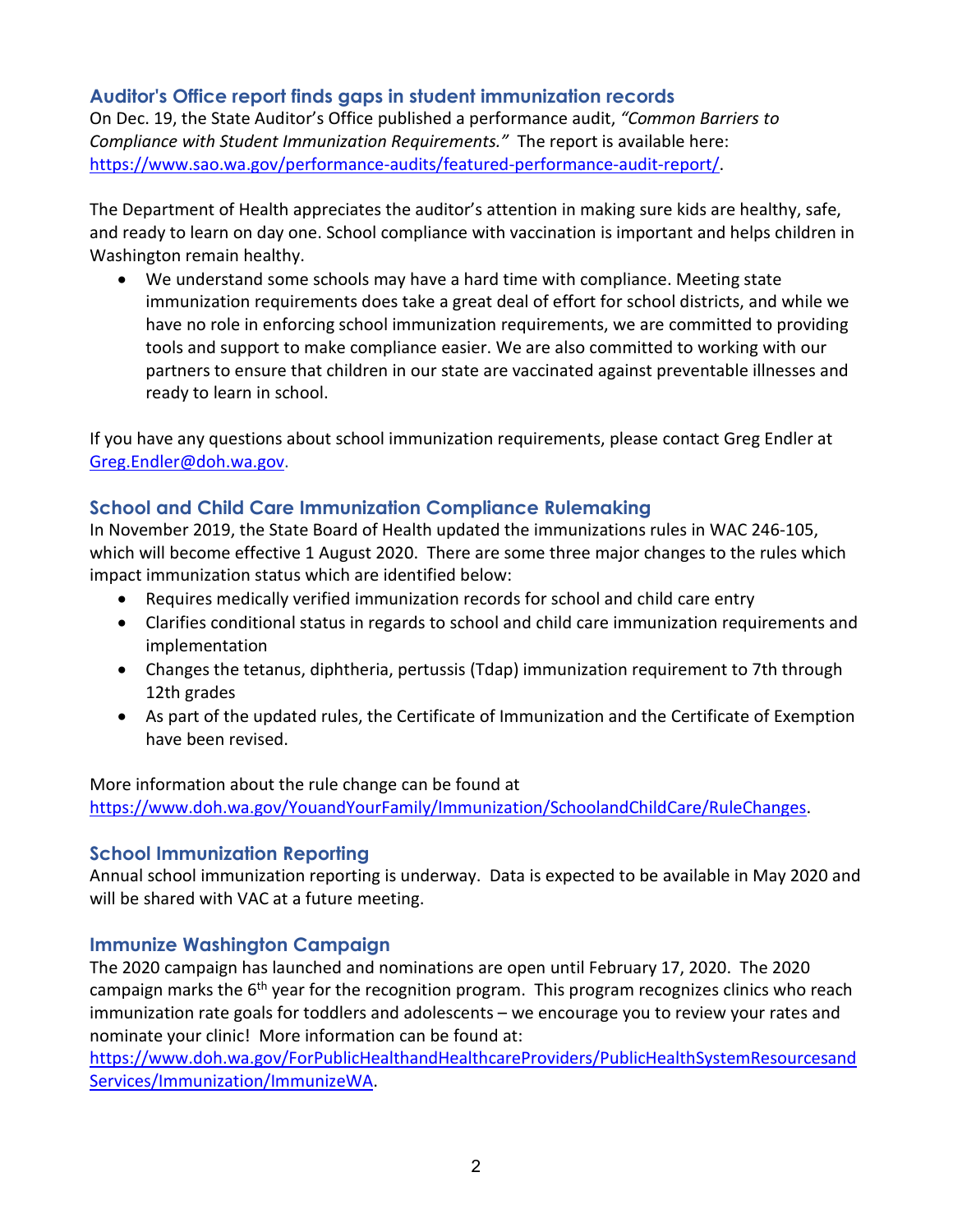### **Hepatitis A outbreak and webinars**

Washington State continues to experience a hepatitis A outbreak in multiple counties, including among people who are living unhoused or who use drugs. Statewide case counts are updated on the DOH website weekly: [www.doh.wa.gov/HepatitisAOutbreak.](http://www.doh.wa.gov/HepatitisAOutbreak) Since April 2019 through January 10, 2020, there have been 167 hepatitis A cases total, including 94 (58%) hospitalizations, and 3 (2%) deaths.

The Washington Association for Community Health hosted a webinar November 13 to discuss the current hepatitis A outbreak, populations at risk, vaccine recommendations, and strategies to implement prevention and treatment. Webinar slides and recording are available on the Washington Association for Community Health website at: [https://www.wacommunityhealth.org/virtual-learning](https://www.wacommunityhealth.org/virtual-learning-events)[events.](https://www.wacommunityhealth.org/virtual-learning-events) DOH is collaborating with the Washington State Hospital Association (WSHA) to host a similar webinar for scheduled for February 20.

### **DOH launches new provider map**

Check out our new interactive provider map [\(https://fortress.wa.gov/doh/vaccinemap/\)](https://fortress.wa.gov/doh/vaccinemap/)! It can be used to identify providers who receive publicly supplied vaccines through the Childhood Vaccine Program and Adult Vaccine Program. The map is updated twice each year. Contact the provider in advance regarding availability of supply and for more information regarding the policies associated with the practice.

The provider map is linked on the following DOH webpages:

- Washington State Adult Vaccine Program [\(https://www.doh.wa.gov/YouandYourFamily/Immunization/Adult/AdultVaccineProgram\)](https://www.doh.wa.gov/YouandYourFamily/Immunization/Adult/AdultVaccineProgram)
- Childhood Vaccine Program [\(https://www.doh.wa.gov/cvp\)](https://www.doh.wa.gov/cvp)

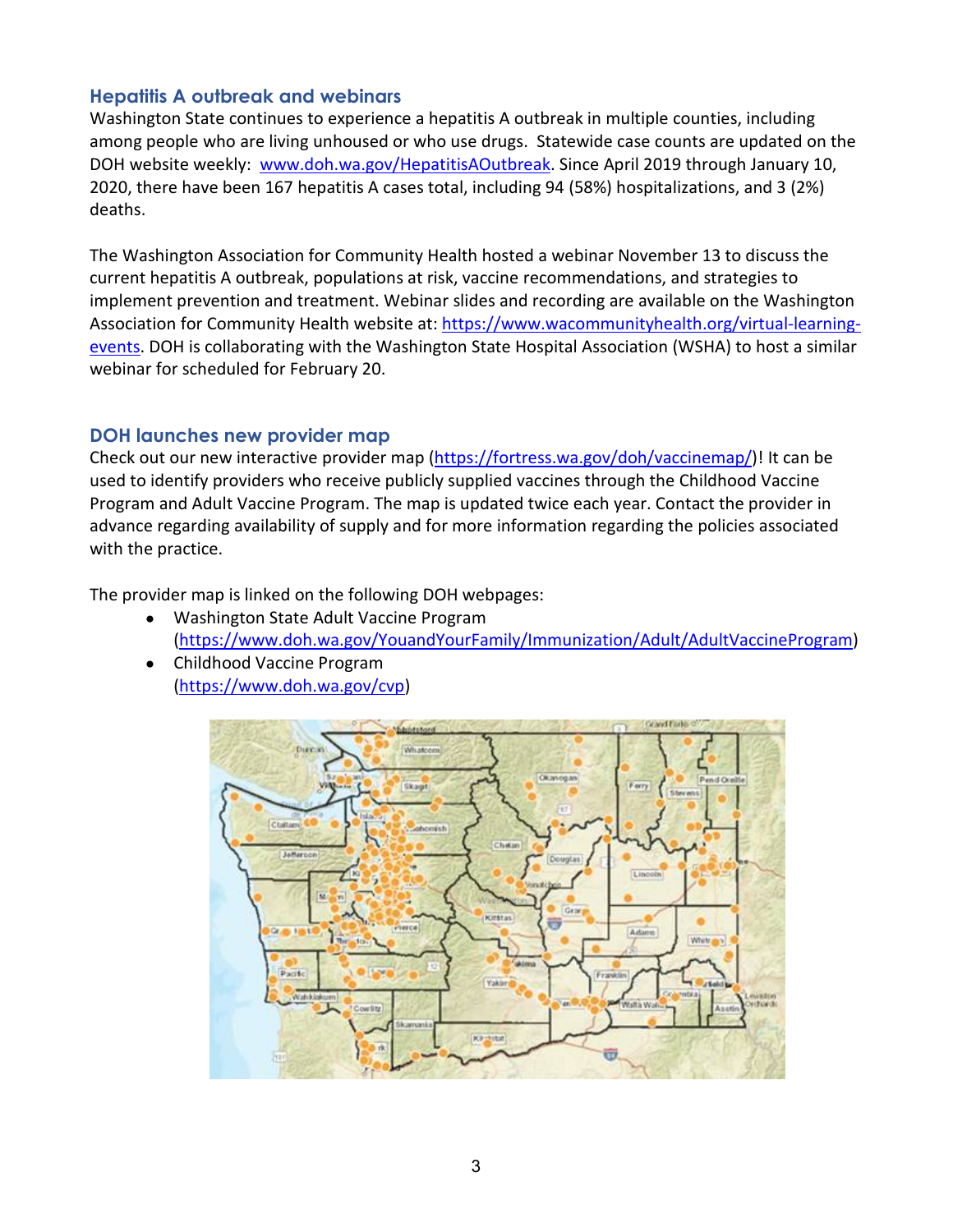### **Toolkit to promote MyIR now available**

MyIR (My Immunization Record - [https://wa.myir.net/\)](https://wa.myir.net/) is an electronic portal for consumers to access their and their family's official immunization records online. Once signed up for a MyIR account, consumers can view, download, and print their and their family's official immunization records and the Certificate of Immunization Status pre-populated right from the portal. If you're interested in promoting MyIR, there's a toolkit available to help here:

[https://www.doh.wa.gov/Portals/1/Documents/Pubs/348-738-MyIRToolkit.pdf.](https://www.doh.wa.gov/Portals/1/Documents/Pubs/348-738-MyIRToolkit.pdf) It includes messages, images, text, flyers, and videos for promoting MyIR. Content in the toolkit is free and can be used on your social media platforms, websites, and any other channels you use to distribute information to people who may need access to their immunization records.

Feel free share the toolkit with others who may want to promote MyIR. Thank you for helping us increase awareness of MyIR and promote consumer access to immunization records. If you have any questions or concerns, please contact Lonnie Peterson [\(lonnie.peterson@doh.wa.gov\)](mailto:lonnie.peterson@doh.wa.gov) or DOH's project partner, Katie Iser [\(kiser@ainq.com\)](mailto:kiser@ainq.com). E-mail [immunematerials@doh.wa.gov](mailto:immunematerials@doh.wa.gov) to order copies of the MyIR promotional flyer or access online here:

[https://www.doh.wa.gov/Portals/1/Documents/Pubs/348-519-WA-MyIR-card.pdf.](https://www.doh.wa.gov/Portals/1/Documents/Pubs/348-519-WA-MyIR-card.pdf)

### **DOH Flu Updates**



Stay up to date on flu information and news by visiting [www.knockoutflu.org](http://www.knockoutflu.org/) and find links to current statewide flu activity and health promotion resources.

## **NPR's 'You Asked About the Flu"**



National Public Radio's Short Wave hosted an episode on November 14, 2019 about the flu. Listen here:<https://one.npr.org/?sharedMediaId=779024029:779155740> (about 11 minutes) or read the transcript here: [https://www.npr.org/transcripts/779024029.](https://www.npr.org/transcripts/779024029)

Description: How can you tell if you have the flu, or the common cold? Why does your arm hurt after you get the flu shot? And can getting the flu shot give you the flu? In this episode of Short Wave, the hosts answer listeners' flu-related questions with the help of Dr. Nicole Bouvier at the Icahn School of Medicine at Mount Sinai.

### **Advisory Committee on Immunization Practices (ACIP) Meeting**

The meeting schedule for 2020 is: February 26-27; June 24-25; October 28-29. The agenda for February's meeting has not yet been released.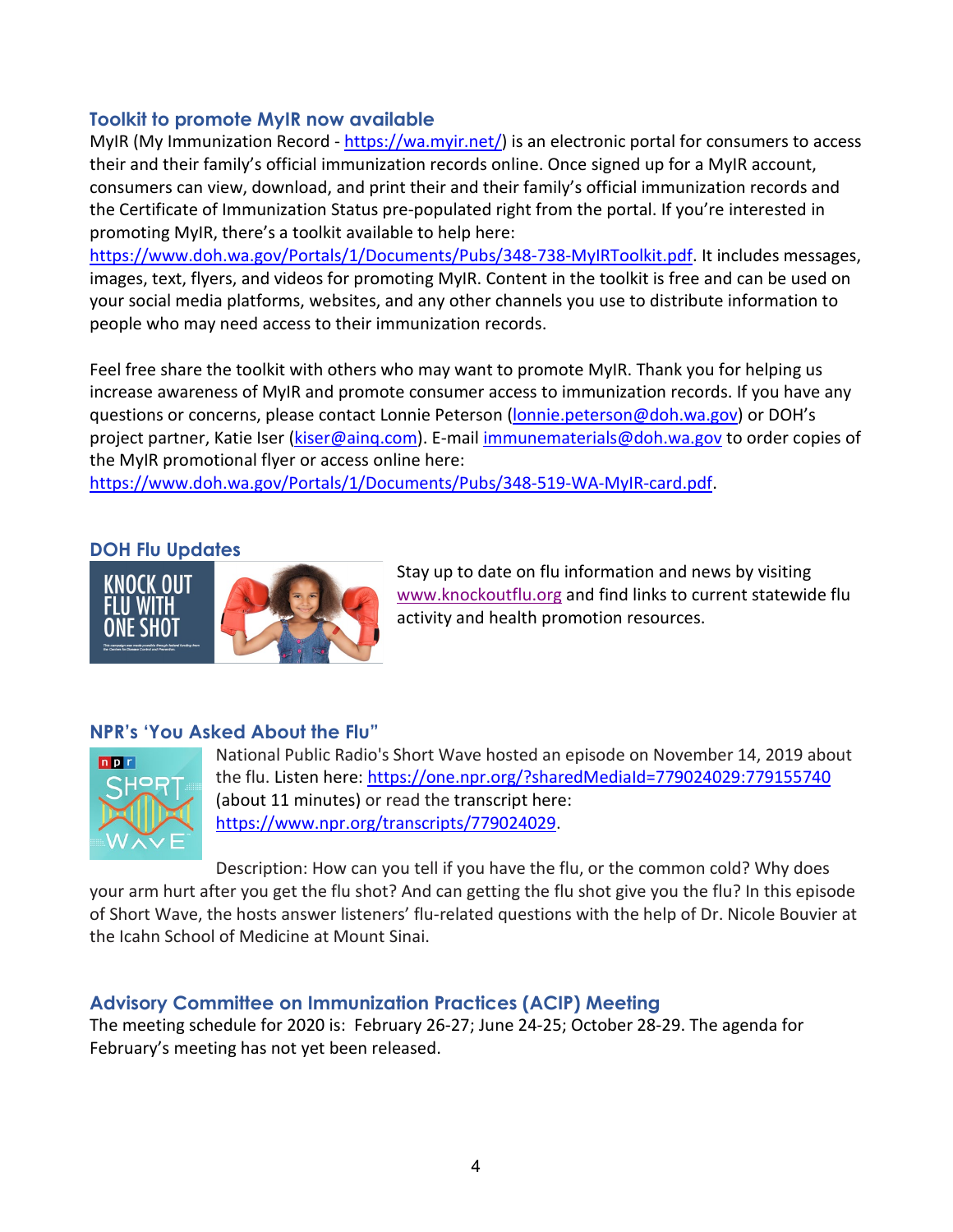#### **New ACIP recommendations for pneumococcal vaccine**

The CDC released updated recommendations from the Advisory Committee on Immunization Practices (ACIP) for use of the pneumococcal conjugate (PCV13) vaccine in the November 22 Morbidity and Mortality Weekly Report located here:

[https://www.cdc.gov/mmwr/volumes/68/wr/mm6846a5.htm?s\\_cid=mm6846a5\\_w.](https://www.cdc.gov/mmwr/volumes/68/wr/mm6846a5.htm?s_cid=mm6846a5_w)

#### **What is the change to the PCV13 vaccine recommendation?**

PCV13 vaccination is no longer routinely recommended for all adults aged ≥65 years. Instead, shared clinical decision-making for PCV13 use is recommended for persons aged  $\geq$ 65 years who do not have an immunocompromising condition, CSF leak, or cochlear implant and who have not previously received PCV13.

**Rationale:** ACIP changed the recommendation for PCV13 use in adults because PCV13 use in children has led to sharp declines in pneumococcal disease among both adults and children.

*ACIP still recommends a routine single dose of PPSV23 for adults aged* ≥*65 years. If a decision to administer PCV13 is made, PCV13 should be administered first, followed by PPSV23 at least 1 year later.*

#### **Q: "Can I still get the HPV vaccine if I'm older?"**

In light of the recently expanded age range and shared clinical decision-making recommendation for the HPV vaccine for those age 27 through 45 years, Dr. Paul Offit discusses the use of the HPV vaccine in those older than 13 years of age. Watch the short video [\(https://www.chop.edu/video/can-i-still](https://www.chop.edu/video/can-i-still-get-hpv-vaccine-if-i-am-older)[get-hpv-vaccine-if-i-am-older\)](https://www.chop.edu/video/can-i-still-get-hpv-vaccine-if-i-am-older) or read the transcript on the Vaccine Education Center's webpage.

### **Webinar recording: "Everyday Ethics: Dilemmas We Face When Parents Refuse Vaccines"**

On November 21, 2019, Spokane Regional Health District hosted a webinar, "Everyday Ethics: Dilemmas We Face When Parents Refuse Vaccines." Dr. Doug Opel led the discussion on ethics through the use of a case study and walked participants through various responses. It was an engaging and informative webinar! Listen to the webinar recording here: [https://www.youtube.com/watch?v=M3XjL8QpfC8&feature=youtu.be.](https://www.youtube.com/watch?v=M3XjL8QpfC8&feature=youtu.be)

#### **Dr. Stanley Plotkin's work in developing the rubella vaccine**

Check out a new video that recognizes Dr. Stanley Plotkin's work in developing the rubella vaccine and putting a stop to congenital rubella syndrome in the world. CRS's terrible outcomes in infants can include blindness, deafness, congenital heart disease, and developmental delay. The video was produced by [Hillemanfilm.com](http://hillemanfilm.com/stanley-plotkin) in collaboration with the Children's Hospital of Philadelphia's Vaccine Education Center. Learn more at [https://hillemanfilm.com/stanley-plotkin.](https://hillemanfilm.com/stanley-plotkin)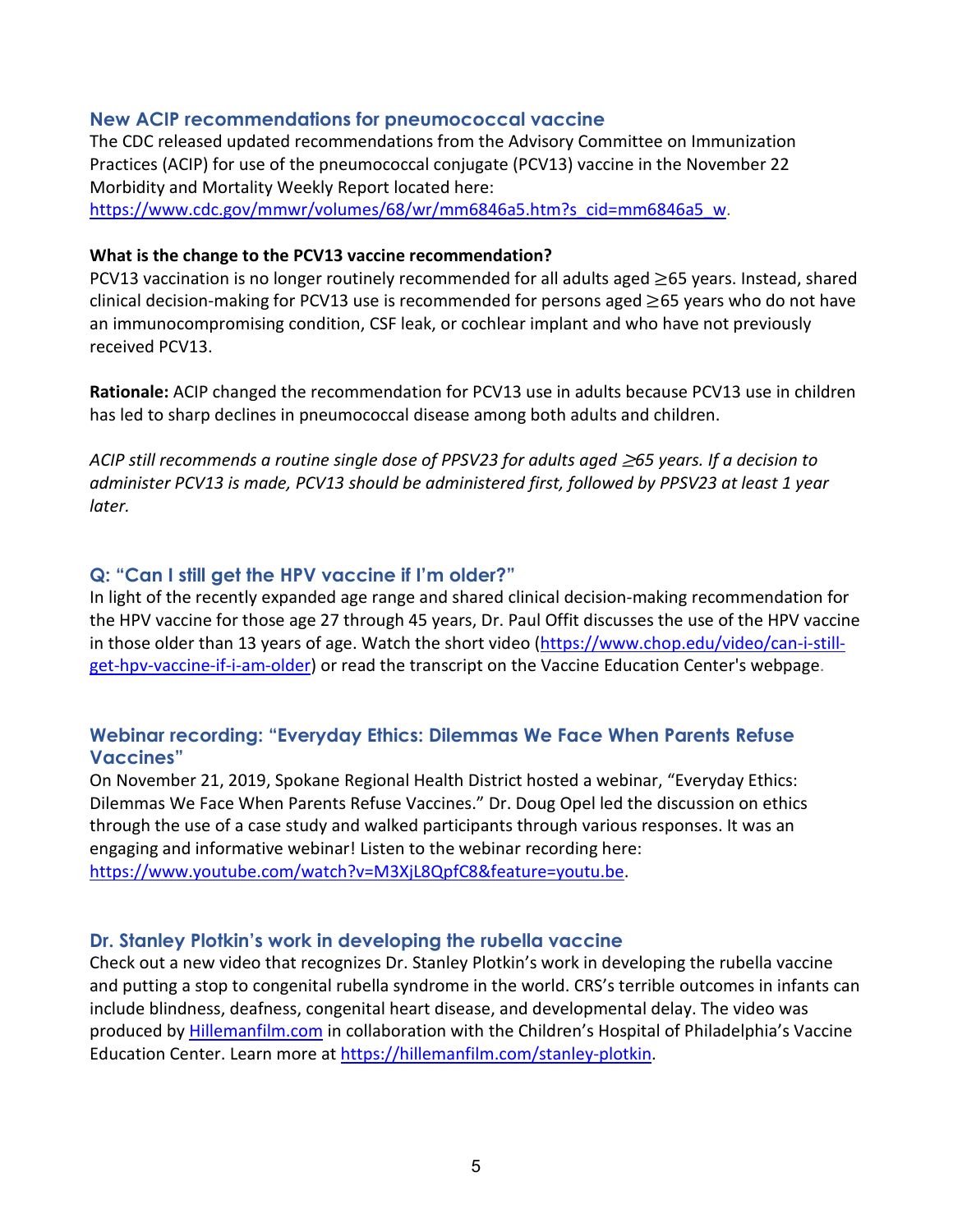## **Animated flu, HPV, and measles videos from Tennessee**

Check out these awesome animated digital videos produced by the Tennessee Department of Health as part of a larger media campaign in their state, which also included billboards, bus wraps, print ads and social media posts:

- Flu: <https://www.youtube.com/watch?v=oCNUVjD7CIg>
- HPV:<https://www.youtube.com/watch?v=PfgS31AfGvs>
- Measles, flu and HPV: <https://www.youtube.com/watch?v=QsYTLNsPVzQ>

## **The Vaccines Project from The Washington Post**

The Washington Post has new videos addressing controversial questions about vaccines. Called "The Vaccines Project," Post reporter Anna Rothschild interviews museum curators and researchers to address each question. Each nine- to 10-minute video addresses a topic that healthcare providers who offer vaccines have most likely also addressed — many times. Episode one starts with some history, but Rothschild quickly moves to addressing vaccine ingredients and vaccine safety in episodes two and three, respectively.

The first three episodes are available from the project page on The Post's website here: [https://www.washingtonpost.com/video/national/health-science/the-vaccines-project/200-years-of](https://www.washingtonpost.com/video/national/health-science/the-vaccines-project/200-years-of-vaccine-skepticism--the-vaccines-project-episode-1/2019/08/29/d3d93e02-b455-4064-9e82-bddefbb3bc56_video.html)[vaccine-skepticism--the-vaccines-project-episode-1/2019/08/29/d3d93e02-b455-4064-9e82](https://www.washingtonpost.com/video/national/health-science/the-vaccines-project/200-years-of-vaccine-skepticism--the-vaccines-project-episode-1/2019/08/29/d3d93e02-b455-4064-9e82-bddefbb3bc56_video.html) [bddefbb3bc56\\_video.html](https://www.washingtonpost.com/video/national/health-science/the-vaccines-project/200-years-of-vaccine-skepticism--the-vaccines-project-episode-1/2019/08/29/d3d93e02-b455-4064-9e82-bddefbb3bc56_video.html) or directly on YouTube:

- 200 years of vaccine skepticism: [https://www.youtube.com/watch?v=Stv3SZ7toPI&list=PL8QBkS\\_wk32UE5j5cVDCJLFOpALEx2oGT](https://www.youtube.com/watch?v=Stv3SZ7toPI&list=PL8QBkS_wk32UE5j5cVDCJLFOpALEx2oGT)
- What ingredients are in vaccines? [https://www.youtube.com/watch?v=joylsFaVX0Q&list=PL8QBkS\\_wk32UE5j5cVDCJLFOpALEx2oGT&index=2](https://www.youtube.com/watch?v=joylsFaVX0Q&list=PL8QBkS_wk32UE5j5cVDCJLFOpALEx2oGT&index=2)
- Are vaccines safe? [https://www.youtube.com/watch?v=pVPxLNPrI1I&list=PL8QBkS\\_wk32UE5j5cVDCJLFOpALEx2oGT&index=3](https://www.youtube.com/watch?v=pVPxLNPrI1I&list=PL8QBkS_wk32UE5j5cVDCJLFOpALEx2oGT&index=3)

### **Scarlet's Story on DOH Vaccine Stories webpage**



Rebecca Hendricks lost her five-year old daughter, Scarlet Taylor, to the flu on December 19, 2014. At the time, she was completely unaware flu could be so serious and that it kills people. Rebecca is now a strong advocate for flu vaccination, and she shares her story so that no one has to endure what she did. She created a nonprofit in honor of her daughter called The End-Fluenza Project [\(https://endfluenzaproject.org/\)](https://endfluenzaproject.org/).

Rebecca believes any protection the flu vaccine offers is better than

no protection from not getting the vaccine. *"I'd take 10 percent if it meant that much of a difference [between life and death]. Her symptoms could've been less, her little body could've handled it better if she had gotten that vaccine."*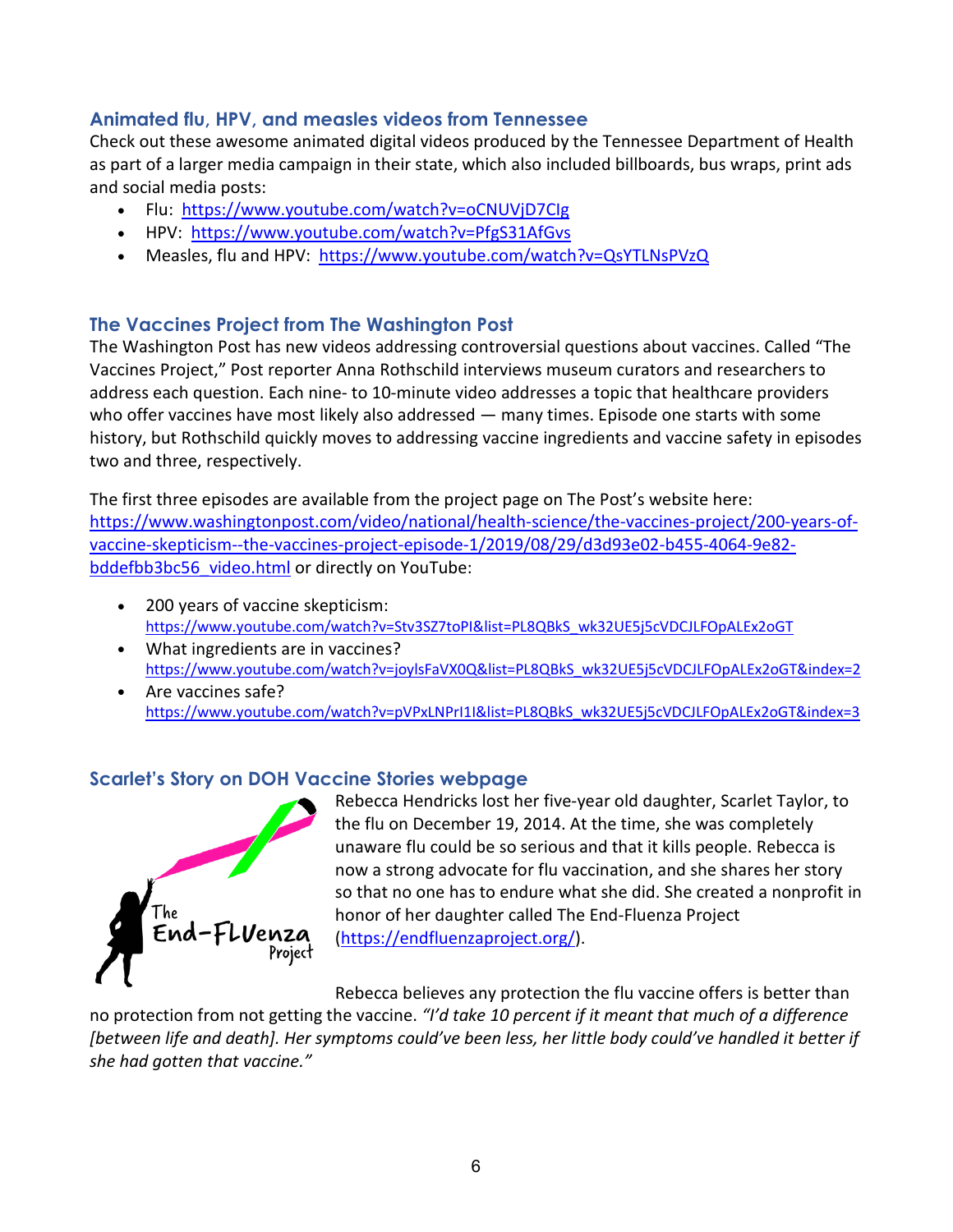Please watch the video and read Scarlet's Story on our Vaccine Stories webpage. Share Scarlet's Story through your various channels so we can encourage parents to vaccinate their children against flu. Flu-related complications, including death, are largely preventable with the flu shot. Scarlet's Story[: https://www.doh.wa.gov/YouandYourFamily/Immunization/VaccineStories#flu.](https://www.doh.wa.gov/YouandYourFamily/Immunization/VaccineStories#flu) Vaccine Stories:<https://www.doh.wa.gov/YouandYourFamily/Immunization/VaccineStories>

If you (or someone you know) would like to share how you have been impacted by a vaccinepreventable disease or why you choose to get yourself or your family vaccinated, please email us at [OICP@doh.wa.gov.](mailto:OICP@doh.wa.gov?subject=Vaccine%20story%20for%20Washington) We are thankful for our vaccine advocates who are willing to share their stories in the hopes that lives will be protected.

## **CDC Vaccine Safety Update: Two Large Gardasil 9® Safety Studies Published in Pediatrics, Along with Commentary**

On Monday, November 18, *Pediatrics* published the first post-licensure safety monitoring reviews on Gardasil 9 (human papillomavirus 9-valent vaccine, recombinant; 9vHPV) from CDC + FDA's Vaccine Adverse Event Reporting System (VAERS) and CDC's Vaccine Safety Data Link (VSD). The separate reviews looked at adverse events following 9vHPV from December 2014 through December 2017, and October 2015 through October 2017, respectively. Overall, **the analyses did not identify any unexpected safety problems with Gardasil 9 and support the favorable safety profile that was established in pre-licensure clinical trials**.

This information will be updated on CDC's Safety Information about HPV Vaccine webpage and Frequently Asked Questions on the HPV Vaccine Safety webpage.

### **Links to the free articles in Pediatrics**

Shimabukuro TT, Su JR, Marquez PW, Mba-Jones A, Arana JE, Cano MV. **Safety monitoring of 9 valent human papillomavirus vaccine in the Vaccine Adverse Event Reporting System (VAERS).** *Pediatrics* <https://pediatrics.aappublications.org/content/early/2019/11/14/peds.2019-1791>

Donahue JG, Kieke BA, Lewis EM, Weintraub ES, Hanson KE, McClure DL, Vickers ER, Gee L, Daley MF, DeStefano F, Hechter RC, Jackson LA, Klein NP, Naleway AL, Nelson JC, Belongia EA. **Near Real-Time Surveillance to Assess the Safety of 9-valent Human Papillomavirus Vaccine.** *Pediatrics*  <https://pediatrics.aappublications.org/content/early/2019/11/14/peds.2019-1808>

Meissner, HC. **From Peyton Rous to the HPV Vaccine: A Journey of Discovery and Progress.** *Pediatrics* <https://pediatrics.aappublications.org/content/early/2019/11/14/peds.2019-2345>

### **Key Findings:**

**Safety monitoring of 9-valent human papillomavirus vaccine in the Vaccine Adverse Event Reporting System (VAERS)***:* Researchers reviewed submitted reports of adverse events following 9vHPV from December 2014 through December 2017. There were 7,244 reports submitted: 97.4% (7,058) were classified as non-serious, and 2.6% (186) were classified as serious and **no unexpected or concerning patterns were found**.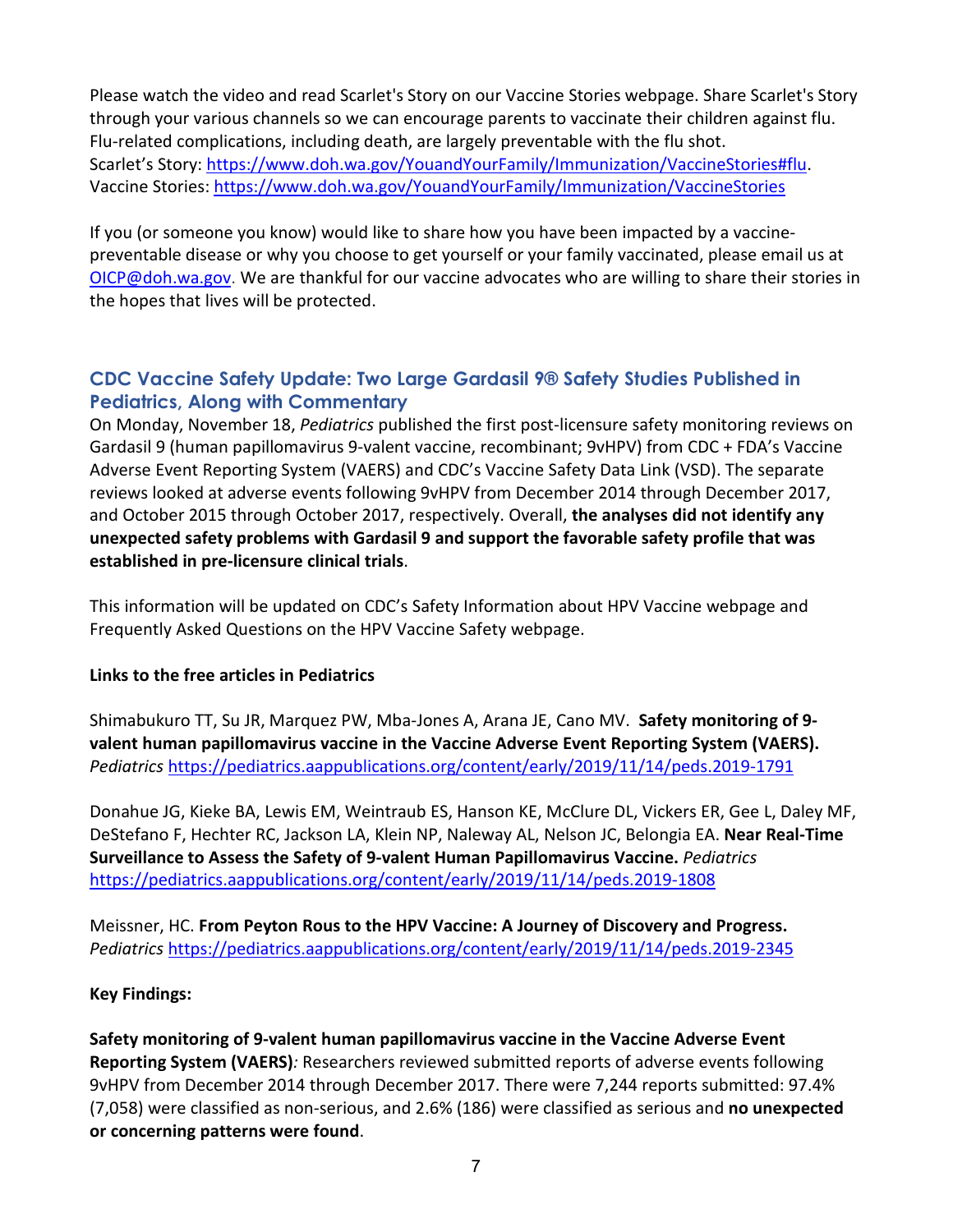Findings of the review indicate that 9vHPV's safety profile is similar to that observed for its predecessor, the quadrivalent HPV vaccine (4vHPV); in prelicensure clinical trials, 9vHPV experienced slightly greater reports of swelling (where the shot was given) and fever.

**Near Real-Time Surveillance to Assess the Safety of 9-valent Human Papillomavirus Vaccine (VSD)**: Using CDC's Vaccine Safety Datalink (VSD) – a data system that uses electronic health records from several large integrated healthcare systems in the United States – researchers conducted two years of near real-time safety monitoring from October 2015 through October 2017 of 9vHPV for 11 prespecified adverse events, including anaphylaxis, allergic reaction, appendicitis, Guillain-Barré syndrome, chronic inflammatory demyelinating polyneuropathy, injection site reaction, pancreatitis, seizure, stroke, syncope, and venous thromboembolism. During this time period, nearly 839,000 doses of 9vHPV were administered to individuals ages 9-26 years. Through weekly monitoring and medical evaluation, the **analysis did not identify any unexpected safety problems with 9vHPV.**

## **How it moves the evidence base:**

Both articles are published in the same issue of Pediatrics, and collectively represent the largest, most comprehensive post licensure safety data on 9vHPV. The findings support the favorable safety profile of 9vHPV that was established in pre-licensure clinical trials. They are also the first published safety studies on 9vHPV by CDC's Immunization Safety Office.

These large studies add significant weight to the body if scientific evidence that overwhelmingly supports the safety of HPV vaccine.

- VAERS: The review included 7,244 reports submitted to VAERS following 9vHPV vaccination over a three-year period and found no unexpected or concerning patterns of adverse events.
- VSD: This large post-licensure study documented early 839,000 9vHPV doses administered over a two-year period and did not identify and unexpected safety problems with the vaccine. This is the largest epidemiologic safety study to date on 9vHPV using CDC's Vaccine Safety Datalink (VSD).

## **Why it matters**:

CDC is aware of public concerns about the safety of HPV vaccine, as well as misinformation that is circulated on the internet and within specific communities regarding adverse events following HPV vaccination. The vaccine has a well-documented safety record, and these studies mark important progress in CDC's ongoing efforts to expand the body of scientific knowledge about the safety of HPV vaccines, and address safety concerns expressed by the public and medical community. The human papillomavirus (HPV) is one of the most common sexually transmitted infections that causes certain cancers, and the HPV vaccine can protect against certain types of human papillomavirus. The Advisory Committee on Immunization Practices (ACIP) recommends routine HPV vaccination for both males and females starting at age 9.

9vHPV is currently the only HPV vaccine available for use in the United States. It was approved by the Food and Drug Administration in December 2014 and became the third licensed HPV vaccine, following bivalent (2vHPV) and quadrivalent (4vHPV) vaccines. Of note, this study builds on prior safety studies for 4vHPV, which have provided an important foundation of safety information for